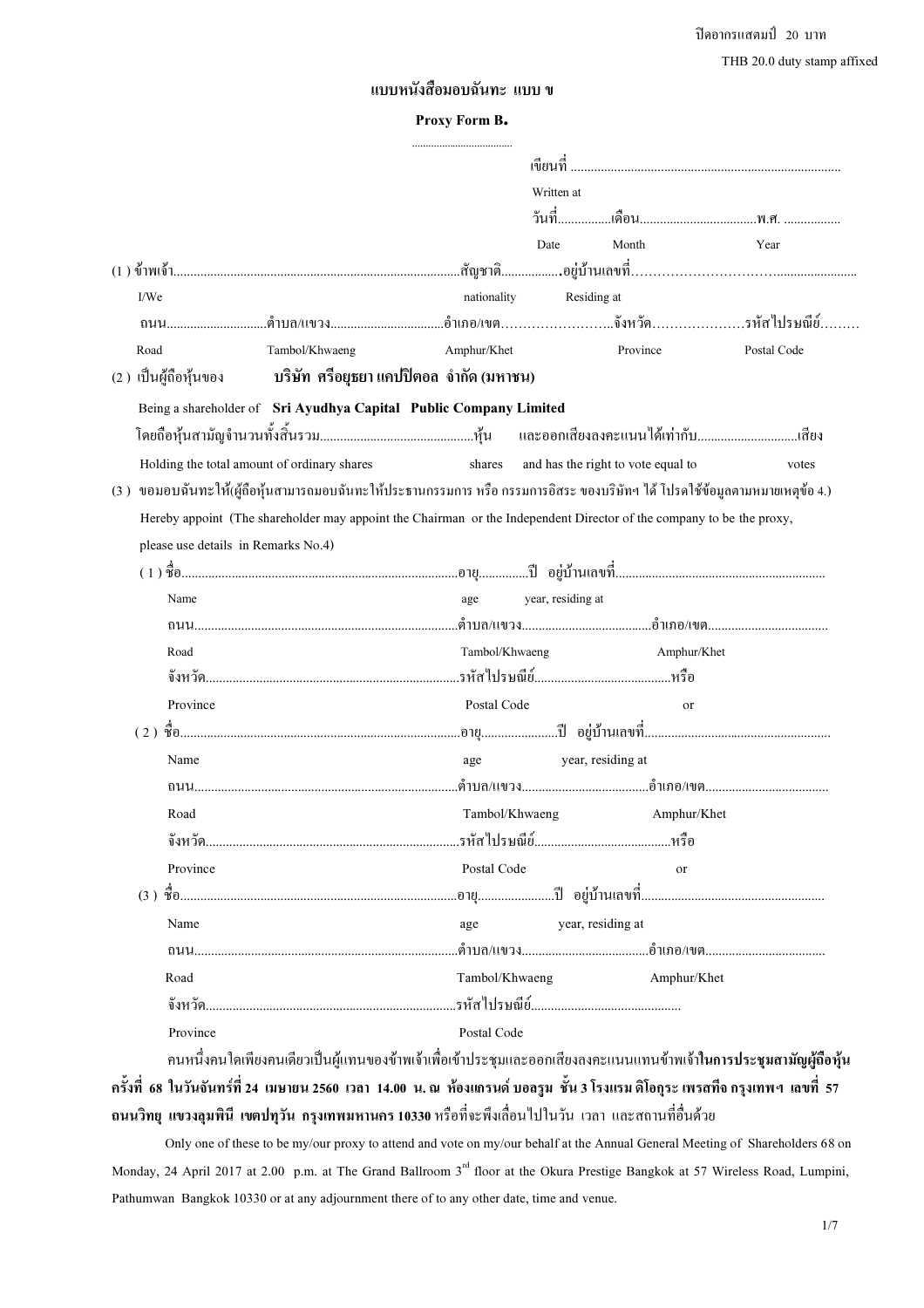|                         | (4 ) ข้าพเจ้าขอมอบฉันทะให้ผู้รับมอบฉันทะออกเสียงลงคะแนนแทนข้าพเจ้าในการประชุมครั้งนี้ ดังนี้                                                                            |  |  |  |  |  |  |
|-------------------------|-------------------------------------------------------------------------------------------------------------------------------------------------------------------------|--|--|--|--|--|--|
|                         | In this Meeting, I/We grant my/our proxy to vote on my/our behalf as follows:                                                                                           |  |  |  |  |  |  |
| <u>วาระที่ 1</u>        | <u>รับรองรายงานการประชุมสามัญผู้ถือหุ้นครั้งที่ 67 เมื่อวันที่ 26 เมษายน 2559</u>                                                                                       |  |  |  |  |  |  |
| Agenda No.1             | To adopt the minutes of the Annual General Meeting of Shareholders No.67 held on April 26, 2016.                                                                        |  |  |  |  |  |  |
|                         | ( ก ) ให้ผู้รับมอบฉันทะมีสิทธิพิจารณาและลงมติแทนข้าพเจ้าได้ทุกประการตามที่เห็นสมควร                                                                                     |  |  |  |  |  |  |
|                         | (a) To grant my/our proxy to consider and vote on my/our behalf as appropriate in all respects.                                                                         |  |  |  |  |  |  |
|                         | ( ข ) ให้ผู้รับมอบฉันทะออกเสียงลงคะแนนตามความประสงค์ของข้าพเจ้า ดังนี้                                                                                                  |  |  |  |  |  |  |
|                         | (b) To grant my/our proxy to vote at my/our desire as follows:<br>ไม่เห็นด้วย<br>เห็นด้วย<br>งคออกเสียง                                                                 |  |  |  |  |  |  |
|                         | Approve<br>Disapprove<br>Abstain                                                                                                                                        |  |  |  |  |  |  |
| <u>วาระที่ 2</u>        | <u>รับทราบรายงานประจำปี 2559 ของคณะกรรมการ</u>                                                                                                                          |  |  |  |  |  |  |
| Agenda No.2             | To acknowledge the 2016 Annual Report of the Board of Directors.                                                                                                        |  |  |  |  |  |  |
|                         | ( ก ) ให้ผู้รับมอบฉันทะมีสิทธิพิจารณาและลงมติแทนข้าพเจ้าได้ทุกประการตามที่เห็นสมควร                                                                                     |  |  |  |  |  |  |
|                         | (a) To grant my/our proxy to consider and vote on my/our behalf as appropriate in all respects.                                                                         |  |  |  |  |  |  |
|                         | ( ข ) ให้ผู้รับมอบฉันทะออกเสียงลงคะแนนตามความประสงค์ของข้าพเจ้า ดังนี้                                                                                                  |  |  |  |  |  |  |
|                         | (b) To grant my/our proxy to vote at my/our desire as follows:                                                                                                          |  |  |  |  |  |  |
|                         | ไม่เห็นด้วย<br>งคออกเสียง<br>เห็นด้วย                                                                                                                                   |  |  |  |  |  |  |
|                         | Disapprove<br>Abstain<br>Approve                                                                                                                                        |  |  |  |  |  |  |
| <u>วาระที่ 3</u>        | <u>พิจารณาอนุมัติงบแสดงฐานะการเงิน ณ วันที่ 31 ธันวาคม 2559 งบกำไรขาดทุนเบ็ดเสร็จ งบแสดงการ</u>                                                                         |  |  |  |  |  |  |
|                         | <u>เปลี่ยนแปลงในส่วนของเจ้าของ และงบกระแสเงินสดสำหรับปี 2559</u>                                                                                                        |  |  |  |  |  |  |
| Agenda No.3             | To consider and approve the Statement of the Financial Position at December 31,2016, Statement of Comprehensive                                                         |  |  |  |  |  |  |
|                         | Income, Statement of Changes in Owner's Equity and Statement of Cash Flow for the year 2016.                                                                            |  |  |  |  |  |  |
| ⊔                       | ( ก ) ให้ผู้รับมอบฉันทะมีสิทธิพิจารณาและลงมติแทนข้าพเจ้าได้ทุกประการตามที่เห็นสมควร                                                                                     |  |  |  |  |  |  |
|                         | (a) To grant my/our proxy to consider and vote on my/our behalf as appropriate in all respects.                                                                         |  |  |  |  |  |  |
|                         | ( ข ) ให้ผู้รับมอบฉันทะออกเสียงลงคะแนนตามความประสงค์ของข้าพเจ้า ดังนี้                                                                                                  |  |  |  |  |  |  |
|                         | (b) To grant my/our proxy to vote at my/our desire as follows:                                                                                                          |  |  |  |  |  |  |
|                         | ไม่เห็นด้วย<br>เห็นด้วย<br>งดออกเสียง                                                                                                                                   |  |  |  |  |  |  |
|                         | Approve<br>Disapprove<br>Abstain                                                                                                                                        |  |  |  |  |  |  |
| วาระที่ 4               | <u>พิจารณาอนุมัติจัดสรรกำไรประจำปี 2559 และรับทราบการจ่ายเงินปืนผลระหว่างกาล</u>                                                                                        |  |  |  |  |  |  |
| Agenda No.4<br>$\sqcup$ | To consider and approve of Profit allocation for the year 2016 and acknowledge of Interim Dividend Payment.                                                             |  |  |  |  |  |  |
|                         | ( ก ) ให้ผู้รับมอบฉันทะมีสิทธิพิจารณาและลงมติแทนข้าพเจ้าใค้ทุกประการตามที่เห็นสมควร                                                                                     |  |  |  |  |  |  |
|                         | (a) To grant my/our proxy to consider and vote on my/our behalf as appropriate in all respects.<br>(ข) ให้ผู้รับมอบฉันทะออกเสียงลงคะแนนตามความประสงค์ของข้าพเจ้า ดังนี้ |  |  |  |  |  |  |
|                         | (b) To grant my/our proxy to vote at my/our desire as follows:                                                                                                          |  |  |  |  |  |  |
|                         | ไม่เห็นด้วย<br>เห็นด้วย<br>งดออกเสียง                                                                                                                                   |  |  |  |  |  |  |
|                         | Disapprove<br>Abstain<br>Approve                                                                                                                                        |  |  |  |  |  |  |
| <u>วาระที่ 5</u>        | <u>พิจารณาเลือกตั้งกรรมการแทนกรรมการที่ออกจากตำแหน่งตามวาระ</u>                                                                                                         |  |  |  |  |  |  |
| Agenda No.5             | To consider of nomination Directors replaced Director who retiring by rotation.                                                                                         |  |  |  |  |  |  |
|                         | ( ก ) ให้ผู้รับมอบฉันทะมีสิทธิพิจารณาและลงมติแทนข้าพเจ้าได้ทุกประการตามที่เห็นสมควร                                                                                     |  |  |  |  |  |  |
|                         | (a) To grant my/our proxy to consider and vote on my/our behalf as appropriate in all respects.                                                                         |  |  |  |  |  |  |
|                         | (ข) ให้ผู้รับมอบฉันทะออกเสียงลงคะแนนตามความประสงค์ของข้าพเจ้า ดังนี้                                                                                                    |  |  |  |  |  |  |
|                         |                                                                                                                                                                         |  |  |  |  |  |  |

| $\sqrt{7}$ |
|------------|
|------------|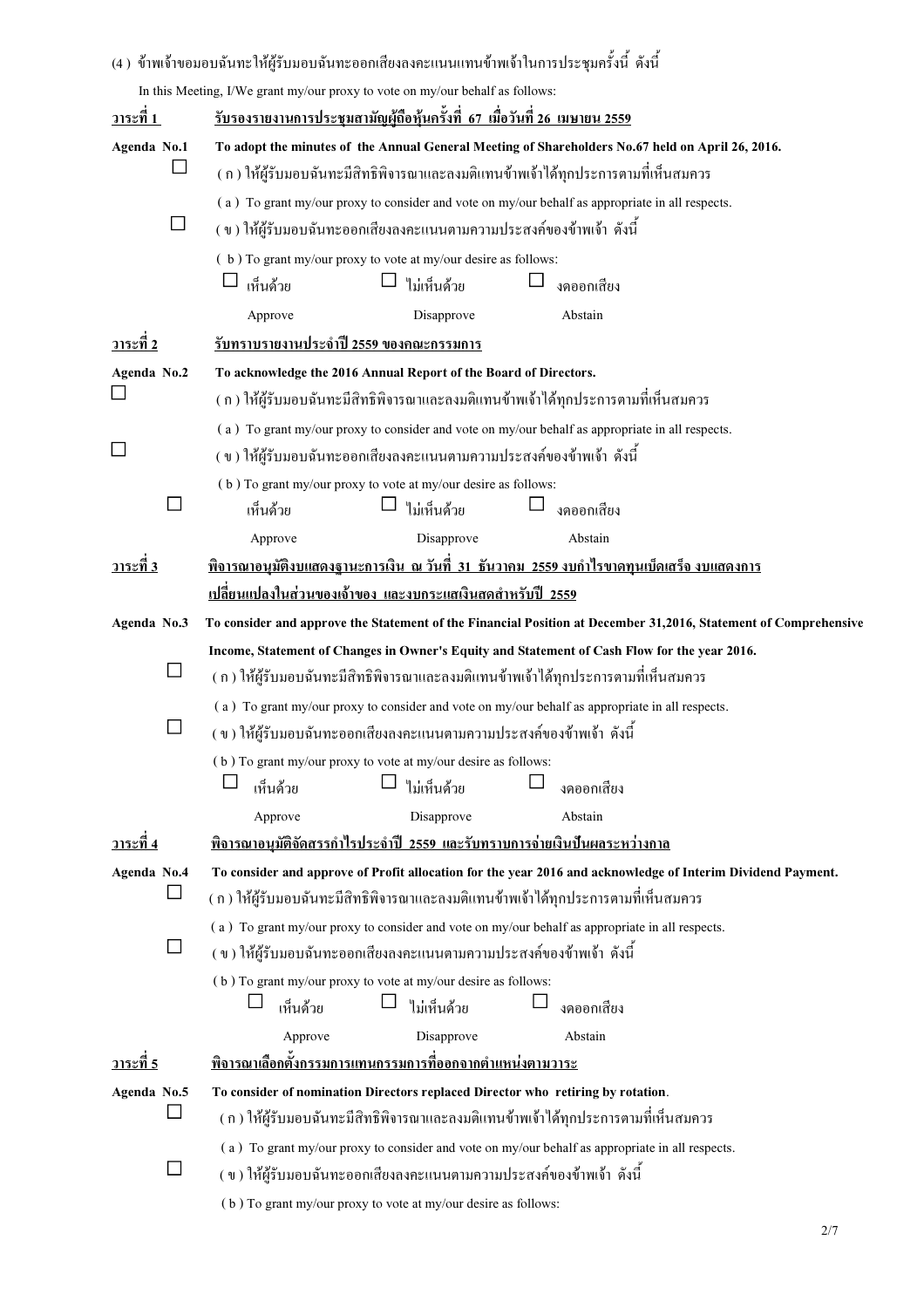|                    |          |                                    |                                            | ิ การเลือกตั้งกรรมการเป็นรายบุคคล / Election of the following directors |            |         |                                                                                                                     |  |
|--------------------|----------|------------------------------------|--------------------------------------------|-------------------------------------------------------------------------|------------|---------|---------------------------------------------------------------------------------------------------------------------|--|
|                    |          |                                    |                                            |                                                                         |            |         | 1. นายวิโรจน์ เศรษฐปราโมทย์ (กรรมการที่ไม่เป็นผู้บริหาร) Mr. Virojn Srethapramotaya (Non-Executive Director)        |  |
|                    | เห็นด้วย |                                    | ไม่เห็นด้วย                                |                                                                         | งดออกเสียง |         |                                                                                                                     |  |
|                    | Approve  |                                    | Disapprove                                 |                                                                         | Abstain    |         |                                                                                                                     |  |
|                    |          |                                    |                                            |                                                                         |            |         | 2. นายลักษณ์ ทองไทย (กรรมการที่ไม่เป็นผู้บริหาร) Mr.Laksna Thongthai (Non-Executive Director)                       |  |
|                    | เห็นด้วย |                                    | ไม่เห็นด้วย                                |                                                                         | งดออกเสียง |         |                                                                                                                     |  |
|                    | Approve  |                                    | Disapprove                                 |                                                                         | Abstain    |         |                                                                                                                     |  |
|                    |          |                                    |                                            |                                                                         |            |         | 3. นายสุวัฒน์ สุขสงเคราะห์ (กรรมการอิสระ) Mr.Suwat Suksongkroh (Independent Director)                               |  |
|                    | เห็นด้วย |                                    | ไม่เห็นด้วย                                |                                                                         | งดออกเสียง |         |                                                                                                                     |  |
|                    | Approve  |                                    | Disapprove                                 |                                                                         | Abstain    |         |                                                                                                                     |  |
| วาระที่ 6          |          |                                    | <u>พิจารณาอนุมัติกำหนดค่าตอบแทนกรรมการ</u> |                                                                         |            |         |                                                                                                                     |  |
| Agenda No.6        |          |                                    |                                            | To consider and approve the directors' remuneration.                    |            |         |                                                                                                                     |  |
|                    |          |                                    |                                            |                                                                         |            |         | ( ก ) ให้ผู้รับมอบฉันทะมีสิทธิพิจารณาและลงมติแทนข้าพเจ้าได้ทุกประการตามที่เห็นสมควร                                 |  |
|                    |          |                                    |                                            |                                                                         |            |         | (a) To grant my/our proxy to consider and vote on my/our behalf as appropriate in all respects.                     |  |
|                    |          |                                    |                                            | (ข) ให้ผู้รับมอบฉันทะออกเสียงลงคะแนนตามความประสงค์ของข้าพเจ้า ดังนี้    |            |         |                                                                                                                     |  |
|                    |          |                                    |                                            | (b) To grant my/our proxy to vote at my/our desire as follows:          |            |         |                                                                                                                     |  |
|                    |          | เห็นด้วย                           |                                            | ไม่เห็นด้วย                                                             |            |         | งคออกเสียง                                                                                                          |  |
|                    |          | Approve                            | Disapprove                                 |                                                                         |            | Abstain |                                                                                                                     |  |
| <u>วาระที่ 7</u>   |          |                                    |                                            | <u>พิจารณาอนุมัติแต่งตั้งผู้สอบบัญชีและกำหนดจำนวนเงินค่าสอบบัญชี</u>    |            |         |                                                                                                                     |  |
| Agenda No.7        |          |                                    |                                            |                                                                         |            |         | To consider for approval of the appointment of the auditor and stimulate the amount of audit fee.                   |  |
|                    |          |                                    |                                            |                                                                         |            |         | ( ก )  ให้ผู้รับมอบฉันทะมีสิทธิพิจารณาและลงมติแทนข้าพเจ้าได้ทุกประการตามที่เห็นสมควร                                |  |
|                    |          |                                    |                                            |                                                                         |            |         | (a) To grant my/our proxy to consider and vote on my/our behalf as appropriate in all respects.                     |  |
|                    |          |                                    |                                            | ( ข ) ให้ผู้รับมอบฉันทะออกเสียงลงคะแนนตามความประสงค์ของข้าพเจ้า ดังนี้  |            |         |                                                                                                                     |  |
|                    |          |                                    |                                            | (b) To grant my/our proxy to vote at my/our desire as follows:          |            |         |                                                                                                                     |  |
|                    |          | เห็นด้วย                           |                                            | ไม่เห็นด้วย                                                             |            |         | งดออกเสียง                                                                                                          |  |
|                    |          | Approve                            | Disapprove                                 |                                                                         |            | Abstain |                                                                                                                     |  |
| <u>วาระที่ 8</u>   |          | <u>พิจารณาเรื่องอื่นๆ (ถ้ามี)</u>  |                                            |                                                                         |            |         |                                                                                                                     |  |
| <b>Agenda No.8</b> |          | To consider other matters (If any) |                                            |                                                                         |            |         |                                                                                                                     |  |
|                    |          |                                    |                                            |                                                                         |            |         | (ก) ให้ผู้รับมอบฉันทะมีสิทธิพิจารณาและลงมติแทนข้าพเจ้าได้ทุกประการตามที่เห็นสมควร                                   |  |
|                    | (a)      |                                    |                                            |                                                                         |            |         | To grant my/our proxy to consider and vote on my/our behalf as appropriate in all respects                          |  |
| ⊔                  |          |                                    |                                            | (ข) ให้ผู้รับมอบฉันทะออกเสียงลงคะแนนตามความประสงค์ของข้าพเจ้า ดังนี้    |            |         |                                                                                                                     |  |
|                    |          |                                    |                                            | (b) To grant my/our proxy to vote at my/our desire as follows:          |            |         |                                                                                                                     |  |
|                    |          | เห็นด้วย                           |                                            | ไม่เห็นด้วย                                                             |            |         | งดออกเสียง                                                                                                          |  |
|                    |          | Approve                            |                                            | Disapprove                                                              |            |         | Abstain                                                                                                             |  |
|                    |          |                                    |                                            |                                                                         |            |         | (5 ) การลงคะแนนเสียงของผู้รับมอบฉันทะในวาระใดที่ไม่เป็นไปตามที่ระบุไว้ในหนังสือมอบฉันทะนี้ ให้ถือว่าการลงคะแนนเสียง |  |
|                    |          |                                    |                                            | นั้นไม่ถูกต้อง และไม่ใช่เป็นการลงคะแนนเสียงของข้าพเจ้าในฐานะผู้ถือหุ้น  |            |         |                                                                                                                     |  |

 Where any vote taken by the Proxy does not conform to those specified herein, it shall be deemed that such vote is mistaken and not on my behalf as the shareholder.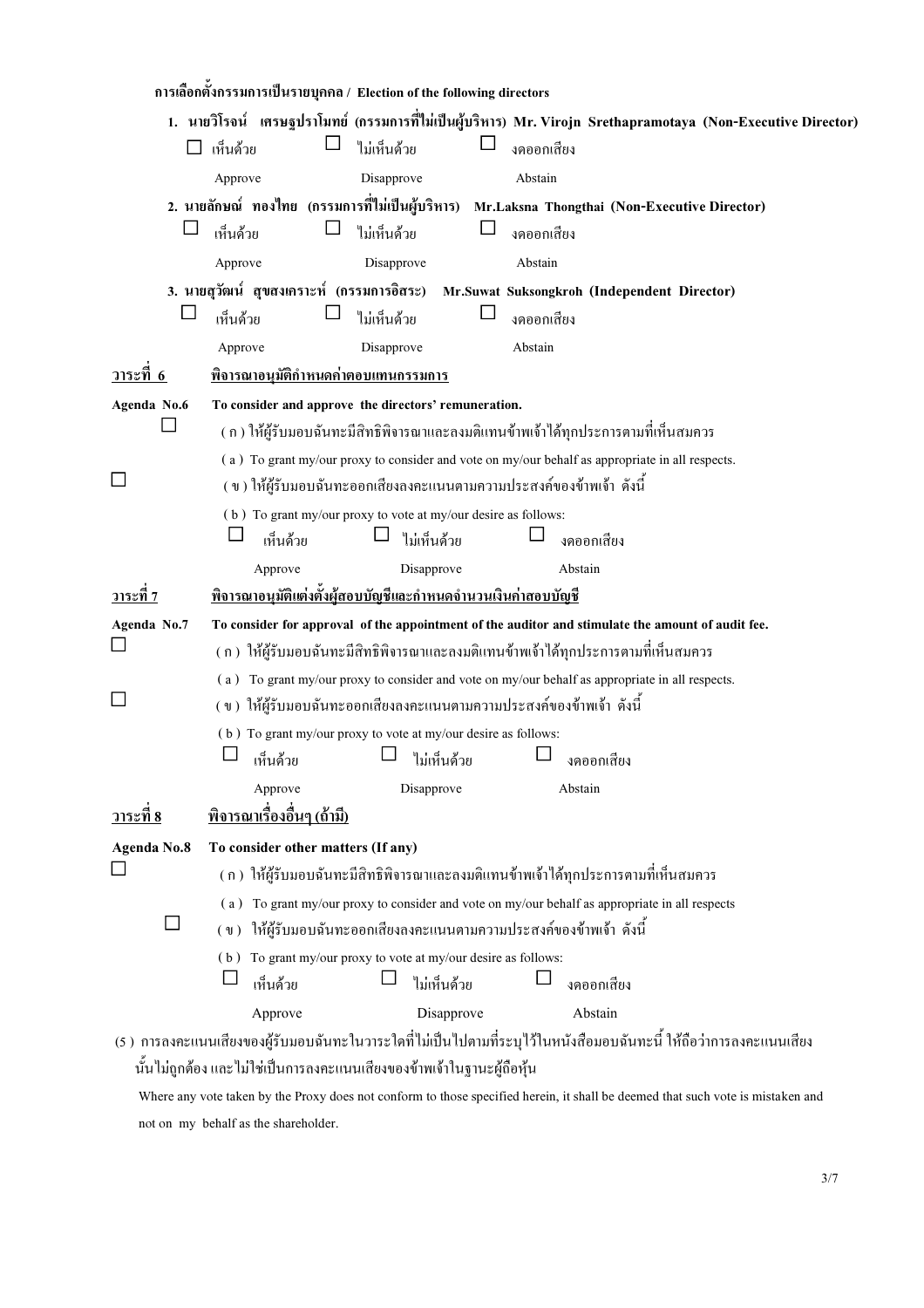(6 )ในกรณีที่ข้าพเจ้าไม่ได้ระบุความประสงค์ในการออกเสียงลงคะแนนในวาระใดไว้ หรือระบุไว้ไม่ชัดเจนหรือในกรณีที่ที่ประชุมมีการ พิจารณา หรือลงมติในเรื่องใคนอกเหนือจากเรื่องที่ระบุไว้ข้างต้น รวมถึงกรณีที่มีการแก้ไขเปลี่ยนแปลงหรือเพิ่มเติมข้อเท็จจริงประการ ใดให้ผู้รับมอบฉันทะมีสิทธิพิจารณาและลงมติแทนข้าพเจ้าได้ทุกประการตามที่เห็นสมควร

 In case I/we have not specified my/our voting intention in any agenda or not clearly specified or in case the meeting considers or passes resolutions in any matters other than those specified above, including in case there is any amendment or addition of any fact, the proxy shall have the right to consider and vote on my/our behalf as he/she may deem appropriate in all respects. กิจการใดที่ผู้รับมอบฉันทะได้กระทำไปในการประชุม เว้นแต่กรณีที่ผู้รับมอบฉันทะไม่ออกเสียงตามที่ข้าพเจ้าระบุในหนังสือมอบฉันทะ ให้ถือเสมือนว่าข้าพเจ้าใด้กระทำเองทุกประการ

 Any act performed by the proxy in this meeting shall be deemed to be the action performed by myself/ourselves, expected for mistaken vote.

# <u>หมายเหตุ / Remarks</u>

1. ผู้ถือหุ้นที่มอบฉันทะจะต้องมอบฉันทะให้ผู้รับมอบฉันทะเพียงรายเดียวเป็นผู้เข้าร่วมประชุม และออกเสียงลงคะแนน ใม่สามารถ -ี แบ่งแยกจำนวนหุ้นให้ผู้รับมอบฉันทะหลายคนเพื่อแยกการลงคะแนนเสียงได้

 The shareholder appointing the proxy must authorize only one proxy to attend and vote at the meeting and may not split the number of shares to many proxies for splitting votes.

2. ผู้ถือหุ้นจะต้องมอบฉันทะเท่ากับจำนวนหุ้นที่ถือ<u>ตาม</u>ที่ระบุไว้ในข้อ ( 2 ) โดยใม่สามารถจะมอบฉันทะเพียงบางส่วนน้อยกว่า จำนวนที่ถือ<u>ตาม</u>ที่ระบุไว้ในข้อ ( 2 ) ได้

 The shareholder shall grant the power to the proxy for all of the shares specified in Clause ( 2 ) and shall not grant only a portion of the shares less than those specified in Clause ( 2 ) to the proxy.

3 ในกรณีที่มีวาระที่จะพิจารณาในการประชุมมากกว่าวาระที่ระบุไว้ข้างศ้น ผู้มอบฉันทะสามารถระบุเพิ่มเติมได้ในใบประจำต่อ .แบบหนังสือมอบฉันทะแบบ ข. ตามแนบ

In case there is any agenda to be consider other than those Specified above, the Proxy maybe add such additional to the supplemental proxy form.

4. ผู้ถือหุ้นสามารถมอบฉันทะให้ประธานกรรมการ หรือ กรรมการอิสระของบริษัทฯ คนใดคนหนึ่งตามรายชื่อข้างท้ายนี้เป็นผู้รับมอบ ฉันทะเข้าร่วมประชุมและออกเสียงลงคะแนนแทนผู้ถือหุ้นใด้

 The shareholder may appoint anyone of the followings the Chairman or the Independent Director as the proxy to attend the meeting and vote on the shareholder's behalf.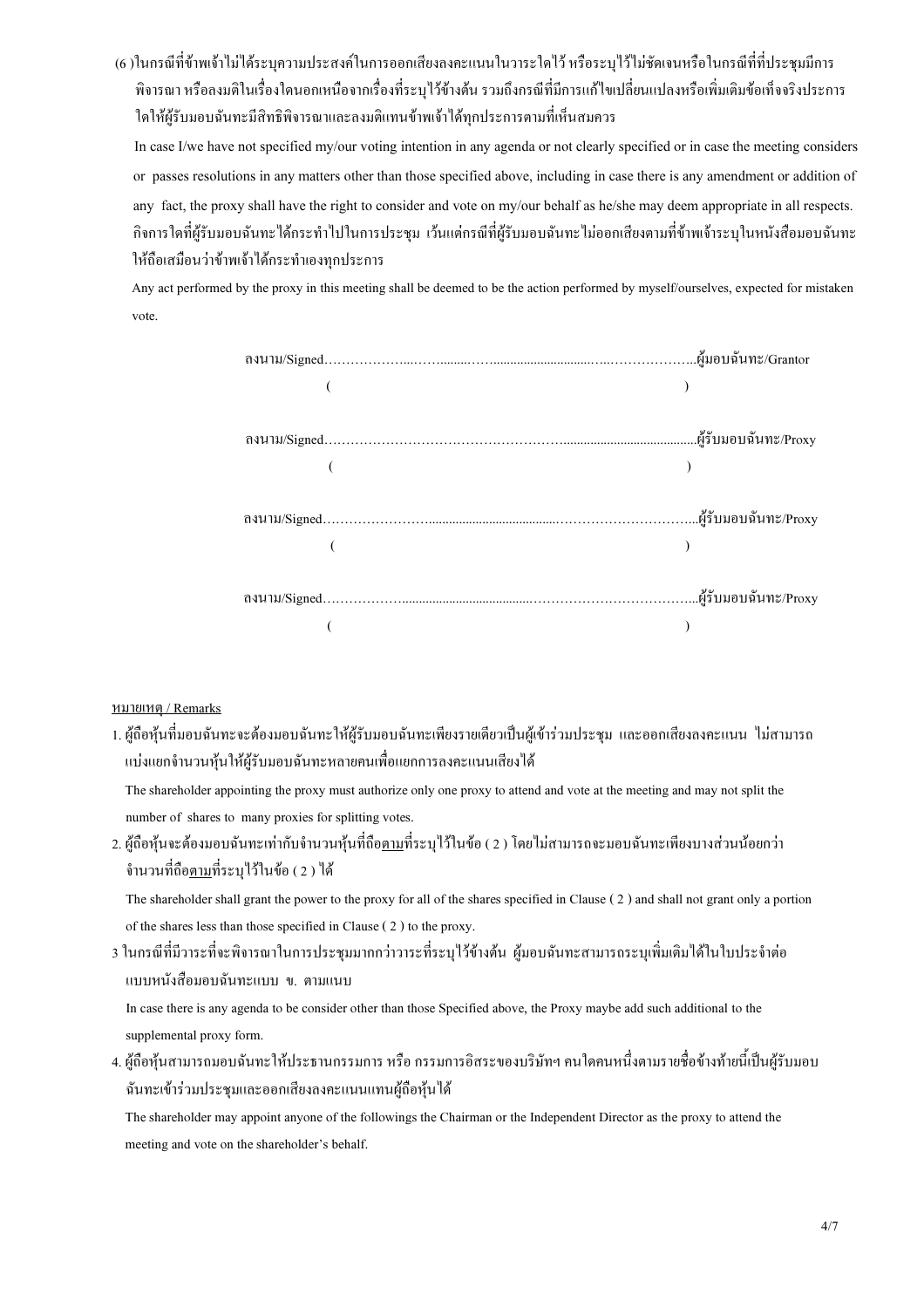| (1) นายวีระพันธุ์ | ที่ปสุวรรณ    | ประธานกรรมการ หรือ          |
|-------------------|---------------|-----------------------------|
| Mr. Veraphan      | Teepsuwan     | Chairman or                 |
| (2) นายสุรชัย     | พฤกษ์บำรุง    | กรรมการอิสระ หรือ           |
| Mr.Surachai       | Prukbamroong  | Independent Director or     |
| (3) นายวิชิต      | กรวิทยาคุณ    | กรรมการอิสระ                |
| Mr. Vichit        | Kornvityakoon | <b>Independent Director</b> |

(รายละเอียดประวัติประธานกรรมการ และกรรมการอิสระ ของบริษัทฯ ปรากฏตามเอกสารประกอบการเข้าร่วมประชุม) (Information of the Chairman and the Independent Director are shown in documentation)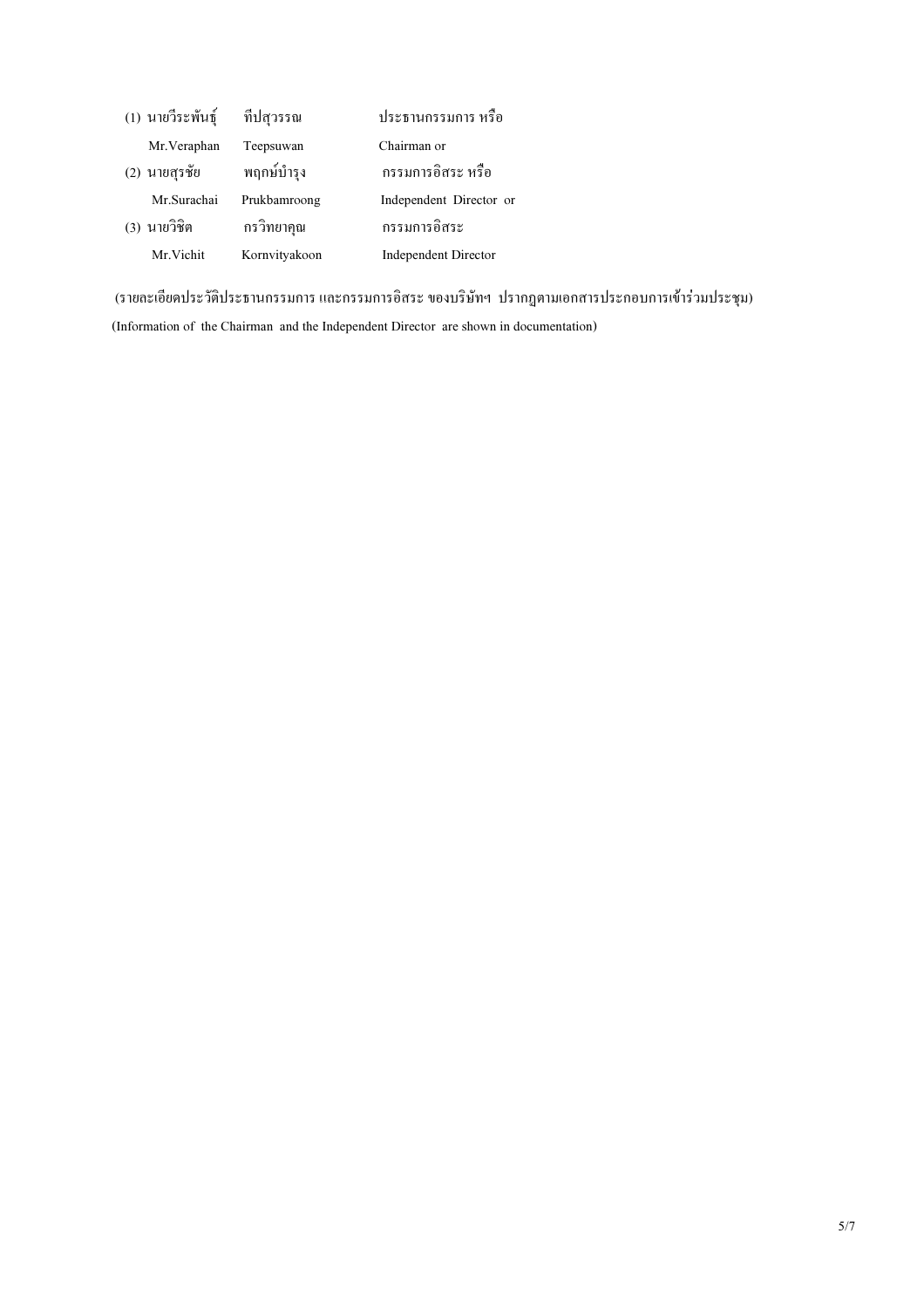# ใบประจำต่อแบบหนังสือมอบฉันทะแบบ ข.

### Supplemental Proxy Form

การมอบฉันทะในฐานะเป็นผู้ถือหุ้นของ **บริษัท ศรีอยุธยา แคปปิตอล จำกัด (มหาชน)** 

The proxy is granted by shareholder of Sri Ayudhya Capital Public Company Limited.

ในการประชุมสามัญผู้ถือหุ้น ครั้งที่ 68 ในวันจันทร์ที่ 24 เมษายน 2560 เวลา 14.00 น. ณ ห้องแกรนด์ บอลรูม ชั้น 3 โรงแรม ดิโอกุระ เพรสที่ง กรุงเทพฯ เลขที่ 57 ถนนวิทยุ แขวงลุมพินี เขตปทุมวัน กรุงเทพมหานคร 10330 หรือที่งะพึงเลื่อนไปในวัน เวลา และ สถานที่อื่นด้วย

For the Annual General Meeting of Shareholders 68 on Monday, 24 April 2017 at 2.00 p.m. at The Grand Ballroom is on 3<sup>rd</sup> Floor, the Okura Prestige Bangkok at 57 Wireless Road, Lumpini, Pathumwan Bangkok 10330 or at any adjournment thereof to any other date, time and venue.

| วาระที่ | .เรื่อง |                                                                                   |                                                                        |                                                                                                 |  |  |  |  |  |
|---------|---------|-----------------------------------------------------------------------------------|------------------------------------------------------------------------|-------------------------------------------------------------------------------------------------|--|--|--|--|--|
| Agenda  | Re:     |                                                                                   |                                                                        |                                                                                                 |  |  |  |  |  |
|         | $\Box$  |                                                                                   |                                                                        | ( ก ) ให้ผู้รับมอบฉันทะมีสิทธิพิจารณาและลงมติแทนข้าพเจ้าใค้ทุกประการตามที่เห็นสมควร             |  |  |  |  |  |
|         |         |                                                                                   |                                                                        | (a) To grant my/our proxy to consider and vote on my/our behalf as appropriate in all respects. |  |  |  |  |  |
|         |         |                                                                                   | ( ข ) ให้ผู้รับมอบฉันทะออกเสียงลงคะแนนตามความประสงค์ของข้าพเจ้า ดังนี้ |                                                                                                 |  |  |  |  |  |
|         |         |                                                                                   | (b) to grant my/our proxy to vote and at my/our desire as follows:     |                                                                                                 |  |  |  |  |  |
|         |         | เห็นด้วย                                                                          | ไม่เห็นด้วย                                                            | งคออกเสียง                                                                                      |  |  |  |  |  |
|         |         | Approve                                                                           | Disapprove                                                             | Abstain                                                                                         |  |  |  |  |  |
| วาระที่ | .เรื่อง |                                                                                   |                                                                        |                                                                                                 |  |  |  |  |  |
| Agenda  | Re:     |                                                                                   |                                                                        |                                                                                                 |  |  |  |  |  |
|         |         |                                                                                   |                                                                        | (ก) ให้ผู้รับมอบฉันทะมีสิทธิพิจารณาและลงมติแทนข้าพเจ้าใค้ทุกประการตามที่เห็นสมควร               |  |  |  |  |  |
|         |         |                                                                                   |                                                                        | (a) To grant my/our proxy to consider and vote on my/our behalf as appropriate in all respects. |  |  |  |  |  |
|         |         | (ข) ให้ผู้รับมอบฉันทะออกเสียงลงคะแนนตามความประสงค์ของข้าพเจ้า ดังนี้              |                                                                        |                                                                                                 |  |  |  |  |  |
|         |         |                                                                                   | (b) to grant my/our proxy to vote and at my/our desire as follows:     |                                                                                                 |  |  |  |  |  |
|         |         | เห็นด้วย                                                                          | ไม่เห็นด้วย                                                            | งดออกเสียง                                                                                      |  |  |  |  |  |
|         |         | Approve                                                                           | Disapprove                                                             | Abstain                                                                                         |  |  |  |  |  |
| วาระที่ | .เรื่อง |                                                                                   |                                                                        |                                                                                                 |  |  |  |  |  |
| Agenda  | Re:     |                                                                                   |                                                                        |                                                                                                 |  |  |  |  |  |
|         |         | (ก) ให้ผู้รับมอบฉันทะมีสิทธิพิจารณาและลงมติแทนข้าพเจ้าใค้ทุกประการตามที่เห็นสมควร |                                                                        |                                                                                                 |  |  |  |  |  |
|         |         |                                                                                   |                                                                        | (a) To grant my/our proxy to consider and vote on my/our behalf as appropriate in all respects. |  |  |  |  |  |
|         |         |                                                                                   | (ข) ให้ผู้รับมอบฉันทะออกเสียงลงคะแนนตามความประสงค์ของข้าพเจ้า ดังนี้   |                                                                                                 |  |  |  |  |  |
|         |         |                                                                                   | (b) to grant my/our proxy to vote and at my/our desire as follows:     |                                                                                                 |  |  |  |  |  |
|         | $\sim$  | เห็นด้วย                                                                          | ไม่เห็นด้วย                                                            | งดออกเสียง                                                                                      |  |  |  |  |  |
|         |         | Approve                                                                           | Disapprove                                                             | Abstain                                                                                         |  |  |  |  |  |
| วาระที่ | เรื่อง  |                                                                                   |                                                                        |                                                                                                 |  |  |  |  |  |
| Agenda  | Re:     |                                                                                   |                                                                        |                                                                                                 |  |  |  |  |  |
|         |         |                                                                                   |                                                                        | ( ก ) ให้ผู้รับมอบฉันทะมีสิทธิพิจารณาและลงมติแทนข้าพเจ้าได้ทุกประการตามที่เห็นสมควร             |  |  |  |  |  |
|         |         |                                                                                   |                                                                        | (a) To grant my/our proxy to consider and vote on my/our behalf as appropriate in all respects. |  |  |  |  |  |
|         |         |                                                                                   | ึ่ง ) ให้ผู้รับมอบฉันทะออกเสียงลงคะแนนตามความประสงค์ของข้าพเจ้า ดังนี้ |                                                                                                 |  |  |  |  |  |
|         |         |                                                                                   | (b) to grant my/our proxy to vote and at my/our desire as follows:     |                                                                                                 |  |  |  |  |  |
|         |         | เห็นด้วย                                                                          | ไม่เห็นด้วย                                                            | งดออกเสียง                                                                                      |  |  |  |  |  |
|         |         | Approve                                                                           | Disapprove                                                             | Abstain                                                                                         |  |  |  |  |  |